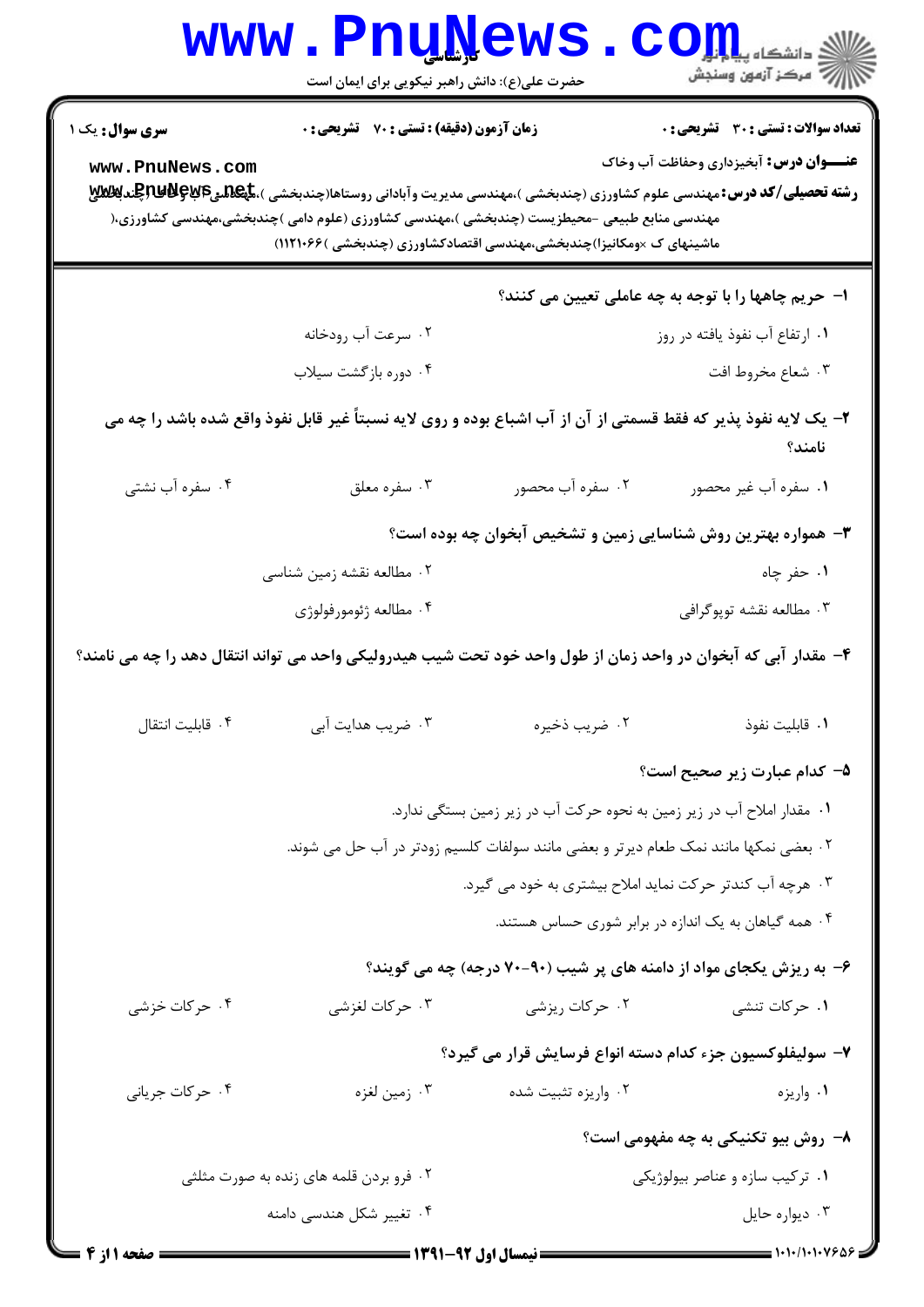| <b>WWW</b>                                                                                                                                                                                                                                                                                                                                                                                                                                                                                                                                                                                 | حضرت علی(ع): دانش راهبر نیکویی برای ایمان است                                                                                                                                                                                                                                                                                                                 |                                                                           | د دانشگاه پ <b>یاح ت<mark>و</mark>ر</b><br>7' مرڪز آزمون وسنڊش                         |  |
|--------------------------------------------------------------------------------------------------------------------------------------------------------------------------------------------------------------------------------------------------------------------------------------------------------------------------------------------------------------------------------------------------------------------------------------------------------------------------------------------------------------------------------------------------------------------------------------------|---------------------------------------------------------------------------------------------------------------------------------------------------------------------------------------------------------------------------------------------------------------------------------------------------------------------------------------------------------------|---------------------------------------------------------------------------|----------------------------------------------------------------------------------------|--|
| <b>سری سوال : ۱ یک</b><br>www.PnuNews.com                                                                                                                                                                                                                                                                                                                                                                                                                                                                                                                                                  | <b>زمان آزمون (دقیقه) : تستی : 70 قشریحی : 0</b><br><b>رشته تحصیلی/کد درس:</b> مهندسی علوم کشاورزی (چندبخشی )،مهندسی مدیریت وآبادانی روستاها(چندبخشی )، <del>مهکالمو Ş</del> WŞ لگالالپ<br>)،مهندسی منابع طبیعی -محیطزیست (چندبخشی )،مهندسی کشاورزی (علوم دامی )چندبخشی،مهندسی کشاورزی<br>(ماشینهای ک ×ومکانیزا)چندبخشی،مهندسی اقتصادکشاورزی (چندبخشی )۱۲۱۰۶۶ |                                                                           | تعداد سوالات : تستي : 30 ٪ تشريحي : 0<br><b>عنـــوان درس:</b> آبخیزداری وحفاظت آب وخاک |  |
|                                                                                                                                                                                                                                                                                                                                                                                                                                                                                                                                                                                            |                                                                                                                                                                                                                                                                                                                                                               | ۹– در اثر چه عاملی قبل از برخورد بهمن به یک مانع معین، مانع منهدم می شود؟ |                                                                                        |  |
|                                                                                                                                                                                                                                                                                                                                                                                                                                                                                                                                                                                            | ۰۲ چسبندگی برفهای درون بهمن                                                                                                                                                                                                                                                                                                                                   |                                                                           | ٠١ وزن زياد بهمن                                                                       |  |
|                                                                                                                                                                                                                                                                                                                                                                                                                                                                                                                                                                                            | ۰۴ هوای فشرده جلوی بهمن                                                                                                                                                                                                                                                                                                                                       |                                                                           | ۰۳ سرعت زياد بهمن                                                                      |  |
| ۱۰– در جنگلکاری های مصنوعی جهت مراقبت از اراضی تا استقرار کامل درختان کاشته شده روی شیب های خیلی تند (۳۰تا<br>۷۵ درصد) از چه ابزاری استفاده می شود؟                                                                                                                                                                                                                                                                                                                                                                                                                                        |                                                                                                                                                                                                                                                                                                                                                               |                                                                           |                                                                                        |  |
| ۰۴ ترانشه های تراز                                                                                                                                                                                                                                                                                                                                                                                                                                                                                                                                                                         | ۰۳ ترانسکت                                                                                                                                                                                                                                                                                                                                                    | ۰۲ گابيون                                                                 | ٠١. جوى هاى تراز                                                                       |  |
| 11- برای جلوگیری از فرسایش زمین های زراعی بهترین روش کدام است؟<br>۰۱ شخم به موقع و أبياري صحيح<br>۰۲ تامین پوشش مناسب سطح زمین و مدیریت زراعی<br>۰۳ استفاده از کودهای حیوانی، نباتی و شیمیایی با کیفیت بالا<br>۰۴ استفاده از کشت های ردیفی در جهت شیب<br>12- كدام عبارت زير صحيح است؟<br>۰۱ هوموس به علت دارا بودن خاصیت کلوئیدی باعث پراکندگی ذرات خاک می شود.<br>۰۲ وجود هوموس در خاک باعث تنگ شدن عرصه زندگی برای جانوران می شود.<br>۰۳ هوموس باعث افزایش نفوذ پذیری خاک می شود.<br>۰۴ هوموس در فرسایش خاک هیچ نقشی ندارد.<br>۱۳- تراکم باد شکن ها معمولاً دارای چه مقدار منفذ می باشد؟ |                                                                                                                                                                                                                                                                                                                                                               |                                                                           |                                                                                        |  |
| ۰۴ ۱ تا ۲ درصد                                                                                                                                                                                                                                                                                                                                                                                                                                                                                                                                                                             | ۰۳ تا۸۰ درصد                                                                                                                                                                                                                                                                                                                                                  | ۰۲ تا۲۰ درصد                                                              | ۰۱ ۴۰ تا۵۰ درصد                                                                        |  |
|                                                                                                                                                                                                                                                                                                                                                                                                                                                                                                                                                                                            |                                                                                                                                                                                                                                                                                                                                                               | ۱۴– از باد شکن کمربندی در چه مواردی استفاده می شود؟                       |                                                                                        |  |
|                                                                                                                                                                                                                                                                                                                                                                                                                                                                                                                                                                                            | ۰۲ جایی که بادهای موسمی وجود داشته باشد.                                                                                                                                                                                                                                                                                                                      |                                                                           | ۰۱ وقتی که باد همواره از یک سمت بوزد.                                                  |  |
| ۰۴ جایی که باد از جهات مختلف بوزد.<br>۰۳ جایی که سرعت باد خیلی بالا باشد.                                                                                                                                                                                                                                                                                                                                                                                                                                                                                                                  |                                                                                                                                                                                                                                                                                                                                                               |                                                                           |                                                                                        |  |
| ۱۵– در حاشیه کویر مرکزی ایران از چه گیاهی برای تثبیت ماسه های روان استفاده شده است؟                                                                                                                                                                                                                                                                                                                                                                                                                                                                                                        |                                                                                                                                                                                                                                                                                                                                                               |                                                                           |                                                                                        |  |
| ۰۴ استبرق                                                                                                                                                                                                                                                                                                                                                                                                                                                                                                                                                                                  | ۰۳ صنوبر                                                                                                                                                                                                                                                                                                                                                      | ۰۲ بید                                                                    | ۰۱ تاغ                                                                                 |  |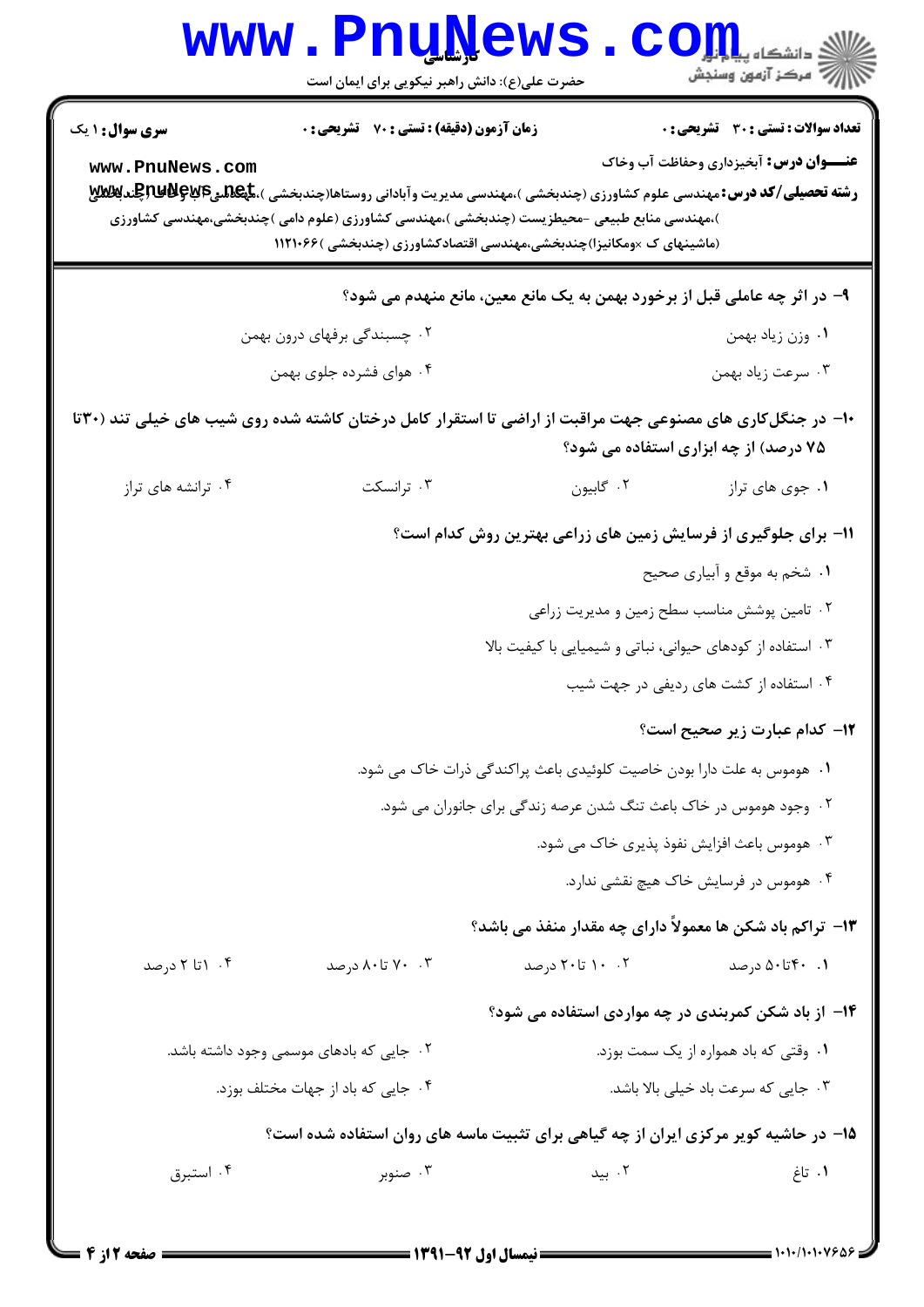|                                                                                                                                          | ک شاسی<br>حضرت علی(ع): دانش راهبر نیکویی برای ایمان است |                                                                                                                                                                     | دانشگاه پ <b>یا با تار</b><br>أأأ " مركز آزمون وسنجش                                          |  |
|------------------------------------------------------------------------------------------------------------------------------------------|---------------------------------------------------------|---------------------------------------------------------------------------------------------------------------------------------------------------------------------|-----------------------------------------------------------------------------------------------|--|
| <b>سری سوال : ۱ یک</b><br>www.PnuNews.com                                                                                                | <b>زمان آزمون (دقیقه) : تستی : 70 قشریحی : 0</b>        | )،مهندسی منابع طبیعی -محیطزیست (چندبخشی )،مهندسی کشاورزی (علوم دامی )چندبخشی،مهندسی کشاورزی<br>(ماشینهای ک ×ومکانیزا)چندبخشی،مهندسی اقتصادکشاورزی (چندبخشی )۱۱۲۱۰۶۶ | <b>تعداد سوالات : تستي : 30 ٪ تشريحي : 0</b><br><b>عنـــوان درس:</b> آبخیزداری وحفاظت آب وخاک |  |
|                                                                                                                                          |                                                         | ۱۶- مواد ممزوج کننده در امولوسیون کاتیونیک قیر از چه نمک هایی تتشکیل شده اند؟                                                                                       |                                                                                               |  |
| ۰۴ آهن و آلومينيوم                                                                                                                       | ۰۳ برم و کلر                                            | ۰۲ کلسیم و منیزیم                                                                                                                                                   | ۰۱ سدیم و پتاسیم                                                                              |  |
|                                                                                                                                          |                                                         |                                                                                                                                                                     | ۱۷- حاصل بخش میزان بارندگی بر زمان بارش چیست؟                                                 |  |
| ۰۴ سرعت رواناب                                                                                                                           | ۰۳ شدت بارش                                             | ۰۲ سرعت بارش                                                                                                                                                        | ۰۱ دبی رواناب                                                                                 |  |
| ۱۸– در حوضه ای به مساحت ۲۰۰ کیلومتر مربع، بارانی با شدت یکسان و به ارتفاع ۱۰ میلی متر می بارد. ارتفاع رواناب را<br>محاسبه کنید. (C=+/۲۲) |                                                         |                                                                                                                                                                     |                                                                                               |  |
| ۴.۴ ۴/۴ میلی متر                                                                                                                         | ۰۳ ۲/۲ میلی متر                                         | ۰۲ ۴۴ میلی متر                                                                                                                                                      | ۰۱ ۲۲ میلی متر                                                                                |  |
| ۱۹- ایجاد پشته ها یا بانکت های موازی منحنی تراز در زمین هایی با شیب  مناسب است.                                                          |                                                         |                                                                                                                                                                     |                                                                                               |  |
| ۰۴ - ۳۰-۳۰ درصد                                                                                                                          | ۰۳ - ۱-۷ درصد                                           | ۰۲ - ۵۰-۵۰ درصد                                                                                                                                                     | ۰۱ - ۲۰-۱۰درصد                                                                                |  |
|                                                                                                                                          |                                                         | <b>+۲-</b> برای ایجاد زمین های کشاورزی در دامنه هایی که شیب آنها بین ۷تا ۳۰ درجه است از چه سازه ای استفاده می شود؟                                                  |                                                                                               |  |
| ۰۴ تراس سکویی                                                                                                                            | ۰۳ تراز بندی                                            | ۰۲ تراس ذخیره آب                                                                                                                                                    | ٠١ تراس انحراف آب                                                                             |  |
| <b>۲۱</b> - سبد های مکعب مستطیل که از تور سیمی گالوانیزه با قطر ۳ میلی متر و منافذ ۶ ضلعی ساخته شده اند را چه می نامند و                 |                                                         |                                                                                                                                                                     | برای چه امری استفاده می شوند؟                                                                 |  |
|                                                                                                                                          | ۲. سد چیری ـ ذخیره آب                                   |                                                                                                                                                                     | ۰۱ چک دم ـ تثبیت خاک                                                                          |  |
|                                                                                                                                          | ۰۴ بند حوضچه ای ـ ذخیره آب                              |                                                                                                                                                                     | ۰۳ گابيون ـ تثبيت خاک                                                                         |  |
|                                                                                                                                          |                                                         | ۲۲- کدام گیاه زیر برای پوشش دیواره رود و جلوگیری از اثرات مخرب جریان آب استفاده می شود؟                                                                             |                                                                                               |  |
| ۰۴ سېد                                                                                                                                   | ۰۳ گز                                                   | ۰۲ بید                                                                                                                                                              | ۰۱ اسکنبیل                                                                                    |  |
|                                                                                                                                          |                                                         |                                                                                                                                                                     | <b>۲۳</b> - عرض اپی ها را معمولاً چقدر در نظر می گیرند؟                                       |  |
|                                                                                                                                          | ۰۲ معادل دبی صد ساله رودخانه                            |                                                                                                                                                                     | ٠١. ٢ تا ٣ برابر طول اپي                                                                      |  |
|                                                                                                                                          | ۰۴ - ۳-۳ متر                                            |                                                                                                                                                                     | ۰۳ معادل شيب آبراهه                                                                           |  |
| <b>34-</b> موادی که رنگ آب را تغییر داده و آن را گل آلود و تیره نموده و بر روی کاغذ صافی باقی می مانند را چه می نامند؟                   |                                                         |                                                                                                                                                                     |                                                                                               |  |
| ۰۴ رسوبات                                                                                                                                | ۰۳ بار معلق                                             | ۰۲ بار بستر                                                                                                                                                         | ۰۱ بار محلول                                                                                  |  |
|                                                                                                                                          |                                                         |                                                                                                                                                                     |                                                                                               |  |